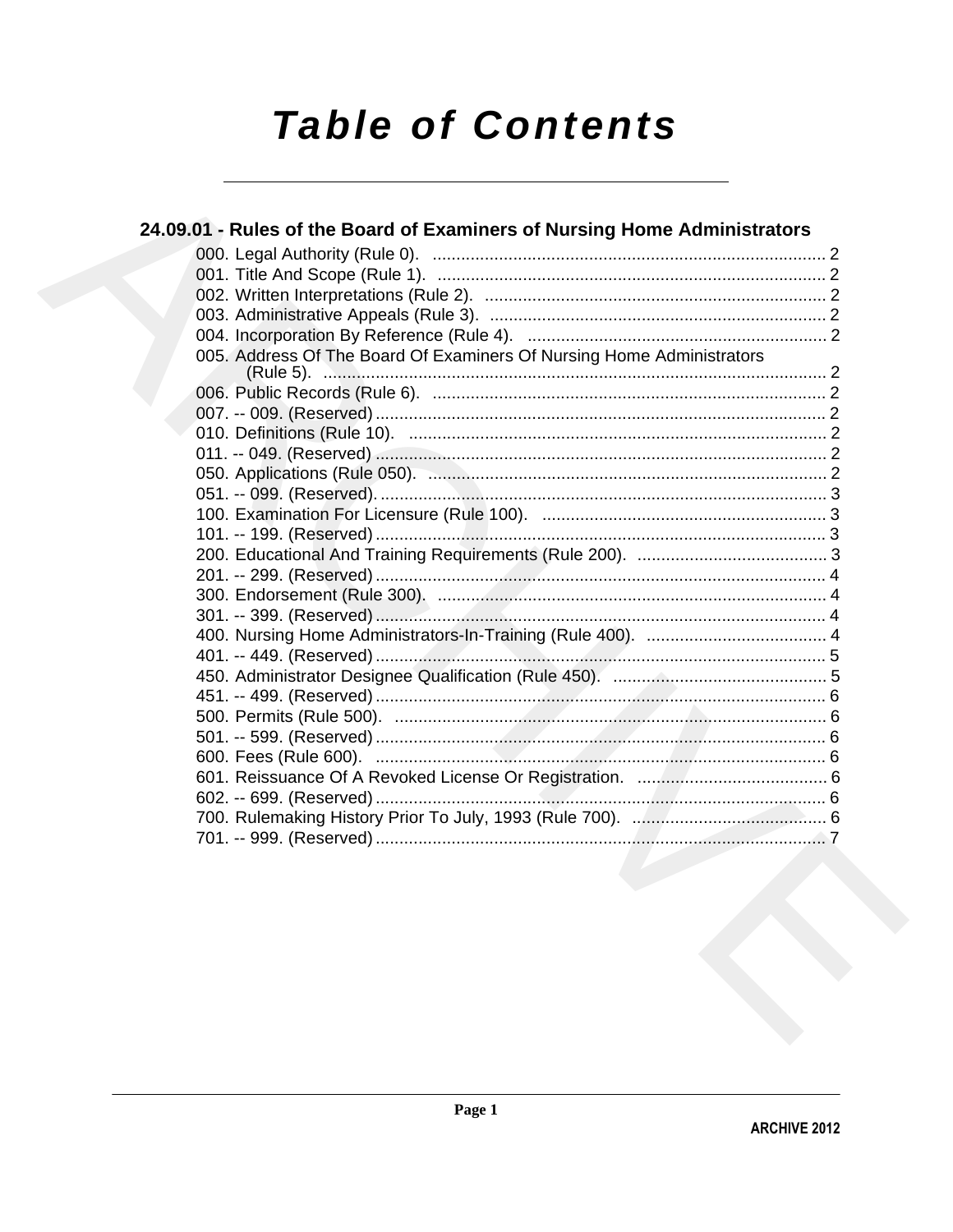### **IDAPA 24 TITLE 09 CHAPTER 01**

### <span id="page-1-0"></span>**24.09.01 - RULES OF THE BOARD OF EXAMINERS OF NURSING HOME ADMINISTRATORS**

### <span id="page-1-1"></span>**000. LEGAL AUTHORITY (RULE 0).**

These rules are hereby prescribed and established pursuant to the authority vested in the Board of Examiners of Nursing Home Administrators by the provisions of Section 54-1604, Idaho Code.  $(7-1-93)$ 

### <span id="page-1-2"></span>**001. TITLE AND SCOPE (RULE 1).**

These rules shall be cited as IDAPA 24.09.01, "Rules of the Board of Examiners of Nursing Home Administrators."  $(7-1-93)$ 

### <span id="page-1-3"></span>**002. WRITTEN INTERPRETATIONS (RULE 2).**

The board may have written statements that pertain to the interpretation of the rules of this chapter. Such interpretations, if any, are available for public inspection and copying at cost in the main office of the Bureau of Occupational Licenses. (3-13-02) Occupational Licenses.

### <span id="page-1-4"></span>**003. ADMINISTRATIVE APPEALS (RULE 3).**

Administrative appeals shall be governed by the Administrative Procedure Act, Title 67, Chapter 52, Idaho Code. (3-13-02)

### <span id="page-1-5"></span>**004. INCORPORATION BY REFERENCE (RULE 4).**

These rules do not incorporate by reference any document other than those sections of Idaho Code so referenced. (3-13-02)

### <span id="page-1-6"></span>**005. ADDRESS OF THE BOARD OF EXAMINERS OF NURSING HOME ADMINISTRATORS (RULE 5).**

**24.02.01 - RULES OF THE BOARD OF EXAMINERS OF NURSING HOME ADMINISTRATORS<br>
19.** LEGAL AITHORITY (BIT.E.D.<br>
There interest members are considered and relationship parameter to the unbetting vessel in the Board of Training The office of the Board of Examiners of Nursing Home Administrators is located within the Bureau of Occupational Licenses, 700 W. State Street, Boise, Idaho 83702. The Bureau is open between the hours of 8:00 a.m. and 5:00 p.m. each day except Saturdays, Sundays and holidays. The telephone number of the Board is (208) 334-3233. The Board's fax number is (208) 334-3945. The Board's e-mail address is nha@ibol.idaho.gov. The Board's official website is http://www.ibol.idaho.gov. (4-6-05) website is http://www.ibol.idaho.gov.

### <span id="page-1-7"></span>**006. PUBLIC RECORDS (RULE 6).**

The records associated with the Board of Examiners of Nursing Home Administrators are subject to the provisions of the Idaho Public Records Act, Title 9, Chapter 3, Idaho Code. (3-13-02) the Idaho Public Records Act, Title 9, Chapter 3, Idaho Code.

### <span id="page-1-8"></span>**007. -- 009. (RESERVED)**

### <span id="page-1-14"></span><span id="page-1-9"></span>**010. DEFINITIONS (RULE 10).**

<span id="page-1-15"></span>**01. Board**. The Board of Examiners of Nursing Home Administrators as prescribed in Section 54-<br>aho Code. (7-1-93) 1601, Idaho Code.

<span id="page-1-16"></span>**02.** Bureau. The Bureau of Occupational Licenses as prescribed in Sections 54-1603 and 67-2602, Idaho Code. (3-13-02) Idaho Code. (3-13-02)

<span id="page-1-17"></span>**03. NAB**. NAB shall mean the national association of boards of examiners for nursing home rators. (4-6-05) administrators.

### <span id="page-1-10"></span>**011. -- 049. (RESERVED)**

### <span id="page-1-12"></span><span id="page-1-11"></span>**050. APPLICATIONS (RULE 050).**

Applications will be on forms approved by the Board. (4-6-05) (4-6-05)

<span id="page-1-13"></span>**01. Board Consideration**. No application will be considered for any action unless accompanied by the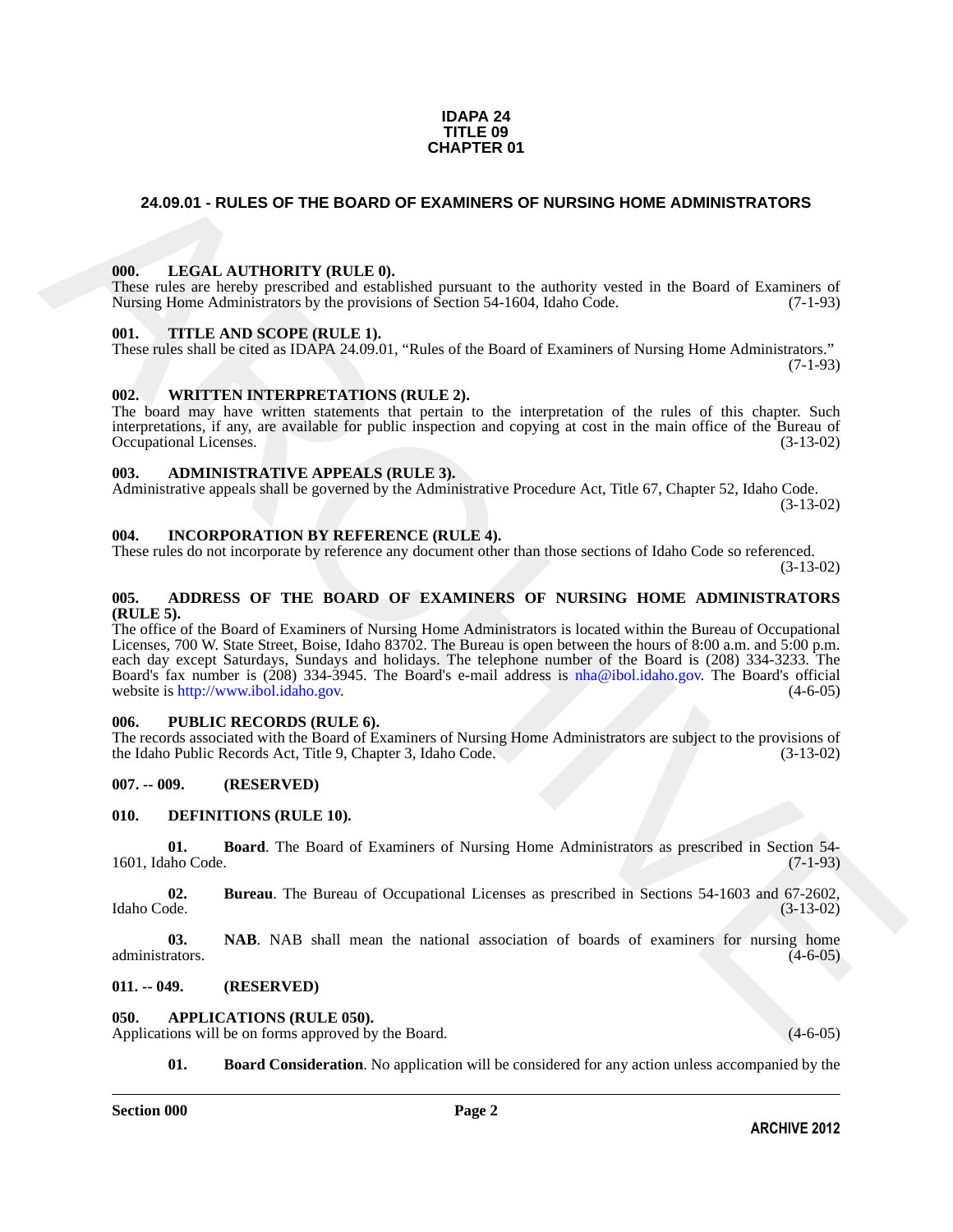### *Bureau of Occupational Licenses*

appropriate fees and until the required supporting documentation is received by the Bureau. (4-6-05)

<span id="page-2-4"></span>**02. Filing Deadline**. To be considered by the Board, properly completed applications must be received by the Bureau at least thirty (30) days prior to the first day of the month in which the Board will meet. (4-6-05)

<span id="page-2-5"></span>**03.** Lack of Activity. Applications on file with the Board that lack activity for any period of twelve the shall be terminated unless good cause is demonstrated to the Board. (4-6-05)  $(12)$  months shall be terminated unless good cause is demonstrated to the Board.

### <span id="page-2-0"></span>**051. -- 099. (RESERVED).**

### <span id="page-2-11"></span><span id="page-2-1"></span>**100. EXAMINATION FOR LICENSURE (RULE 100).**

<span id="page-2-14"></span>**01. Examination Fee**. The examination fee for the national examination shall be in the amount as determined by the National Association of Board of Examiners of Nursing Home Administrators and shall be paid to the entity administering said examination. The examination fee is in addition to the license fee provided for in Section 54-1604, sub-paragraph (g), Idaho Code. (3-10-00)

<span id="page-2-15"></span><span id="page-2-12"></span>**02. Good Moral Character**. Evidence of good moral character on the application form is to be signed by two (2) reputable individuals not more than one (1) of which may be a minister, priest, rabbi, or their equivalent and neither shall be members of the applicant's family. and neither shall be members of the applicant's family.

appendix for each of the bassimal engined supporting decomennation is reasonably the Barminal enginees and the bassimal particular the bassimal engine of the bassimal engine of the bassimal engine of the bassimal engine o **03. Content of Exam, Passing Scores**. The examination shall be that issued by the National Association of Board of Examiners of Nursing Home Administrators, and an examination pertaining to Idaho law and rules governing nursing homes. The passing of the National Association of Board of Examiners of Nursing Home Administrators examination shall be the scale score passing point as established by NAB. The passing score of the Idaho Laws and Rules Examination shall be seventy-five percent (75%). (7-1-93) Idaho Laws and Rules Examination shall be seventy-five percent  $(75%)$ .

<span id="page-2-13"></span>Date and Location of Exam. Examinations shall be held at the location and at the times determined by the entity administering the national examination. The state examination shall be a take-home examination and be returned to the Board upon submission of the application. The applicant shall further certify to the Board that he or she has reviewed, understands, and will abide by the state laws and rules governing Nursing<br>Home Administrators and facilities. (3-10-00) Home Administrators and facilities.

<span id="page-2-16"></span>**05.** Suitability Requirements. An applicant shall be deemed to have met the suitability requirements to in Section 54-1605, Idaho Code, by compliance with sub-paragraphs 2 or 3 of that section. (7-1-93) referred to in Section 54-1605, Idaho Code, by compliance with sub-paragraphs 2 or 3 of that section.

### <span id="page-2-6"></span><span id="page-2-2"></span>**101. -- 199. (RESERVED)**

### <span id="page-2-3"></span>**200. EDUCATIONAL AND TRAINING REQUIREMENTS (RULE 200).**

<span id="page-2-8"></span>**01. Educational Requirements**. In order to be credited toward the educational requirements of the Act, a seminar or course of study must be relevant to nursing home administration as determined by the Board and sponsored by accredited universities or colleges, State or National health related associations, and/or approved by NCERS (National Continuing Education Review Service). (7-1-93) NCERS (National Continuing Education Review Service).

<span id="page-2-10"></span>**02. Requirements for License Renewal**. The department shall refuse to renew a Nursing Home Administrators license unless the required fee is accompanied by evidence of having met the educational and training requirement set forth in these rules on the form provided for that purpose by the Bureau of Occupational Licenses.

(7-1-98)

<span id="page-2-9"></span>**03. Renewal of License**. Applicants for renewal of license shall be required to attend a minimum of twenty (20) clock hours of courses approved under Subsection 200.01 within the preceding twelve-month (12) period. Licensees shall not be required to comply with this requirement during the first year in which they become licensed under this chapter. (4-2-08)

<span id="page-2-7"></span>**Credit Received Toward Renewal of License**. Credit received toward renewal of license may not ard renewal of license for another license year. (7-1-98) be used again toward renewal of license for another license year.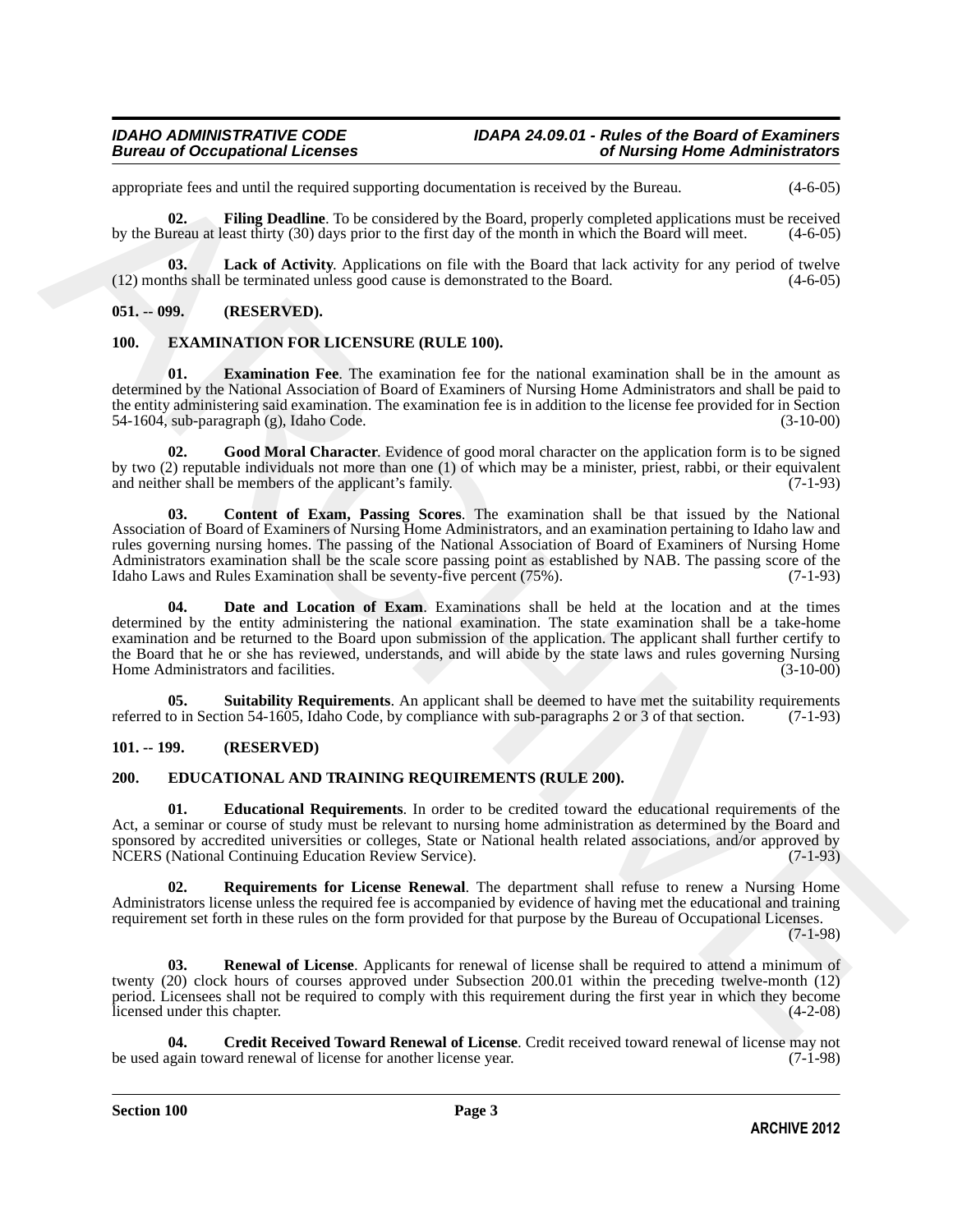### <span id="page-3-0"></span>**201. -- 299. (RESERVED)**

### <span id="page-3-4"></span><span id="page-3-1"></span>**300. ENDORSEMENT (RULE 300).**

Each applicant for licensure by endorsement shall be required to document compliance with each of the following requirements.

**01. A Valid License**. Hold a valid and current nursing home administrator license issued in another  $(4-6-05)$ 

<span id="page-3-8"></span><span id="page-3-5"></span>**02. Experience/Education**. (3-30-07)

**a.** One (1) year of experience as an administrator in training in another state; or (3-30-07)

**b.** A total of one (1) year of combined experience obtained in an administrator in training program and ctical experience as an administrator in another state; or (3-30-07) from practical experience as an administrator in another state; or

**c.** A master's degree in health administration related to long-term care from an accredited institution; or  $(3-30-07)$ 

**d.** A master's degree in health administration from an accredited institution and one (1) year nent experience in long-term care. (3-30-07) management experience in long-term care.

**03. Criminal History**. Has not been found guilty or convicted or received a withheld judgment or suspended sentence for any felony or any crime involving moral turpitude or received discipline for a license offense<br>in any state.  $(4-6-05)$ in any state.  $(4-6-05)$ 

<span id="page-3-9"></span><span id="page-3-7"></span>**04.** National Examination. Has taken and successfully passed the NAB examination. (4-6-05)

<span id="page-3-10"></span><span id="page-3-6"></span>**05.** State Examination. Has taken and successfully completed the state of Idaho examination.  $(4-6-05)$ 

**06. Affidavit**. Has certified under oath to abide by the laws and rules governing the practice of nursing ministration in Idaho. (4-6-05) home administration in Idaho.

### <span id="page-3-2"></span>**301. -- 399. (RESERVED)**

### <span id="page-3-13"></span><span id="page-3-11"></span><span id="page-3-3"></span>**400. NURSING HOME ADMINISTRATORS-IN-TRAINING (RULE 400).**

<span id="page-3-14"></span>**01. Related Health Care Field**. "Related health care field" shall mean a field in health care related to administration.

201. - 299. (RESERVED)<br>
300. **ENDORS DECISION COLLECTANTS**<br>
300. **ENDORS DECISION COLLECTANTS**<br>
Function Explicit Collection and the required to decrease compliance with each of the following<br>
Function Collection and Lemm **02. Trainees**. Trainees must work on a full time basis in any capacity in an Idaho licensed nursing home setting. Full time shall be at least a thirty-two (32) hour per week work schedule with consideration for normal leave taken. Failure to comply with this rule or Section 54-1610, Idaho Code, shall not receive credit as a Nursing Home Administrator-In-Training. (4-7-11)

**a.** Each trainee shall register with the Board as a Nursing Home Administrator-In-Training (AIT) by submitting an application provided by the Board together with the required fee. The effective date of each AIT program shall be the date the Board approves the application. (3-13-02)

**b.** Quarterly reports for those trainees employed in a nursing home must reflect that the preceptor of the trainee has instructed, assisted and given assignments as deemed necessary to fulfill the requirements of Subsection 400.03. (7-1-98) Subsection 400.03.

<span id="page-3-12"></span>**03. Nursing Home Administrator-in-Training Requirements**. A Nursing Home Administrator-in-<br>shall be required to train in all domains of nursing home administration including the following: (4-7-11) Training shall be required to train in all domains of nursing home administration including the following: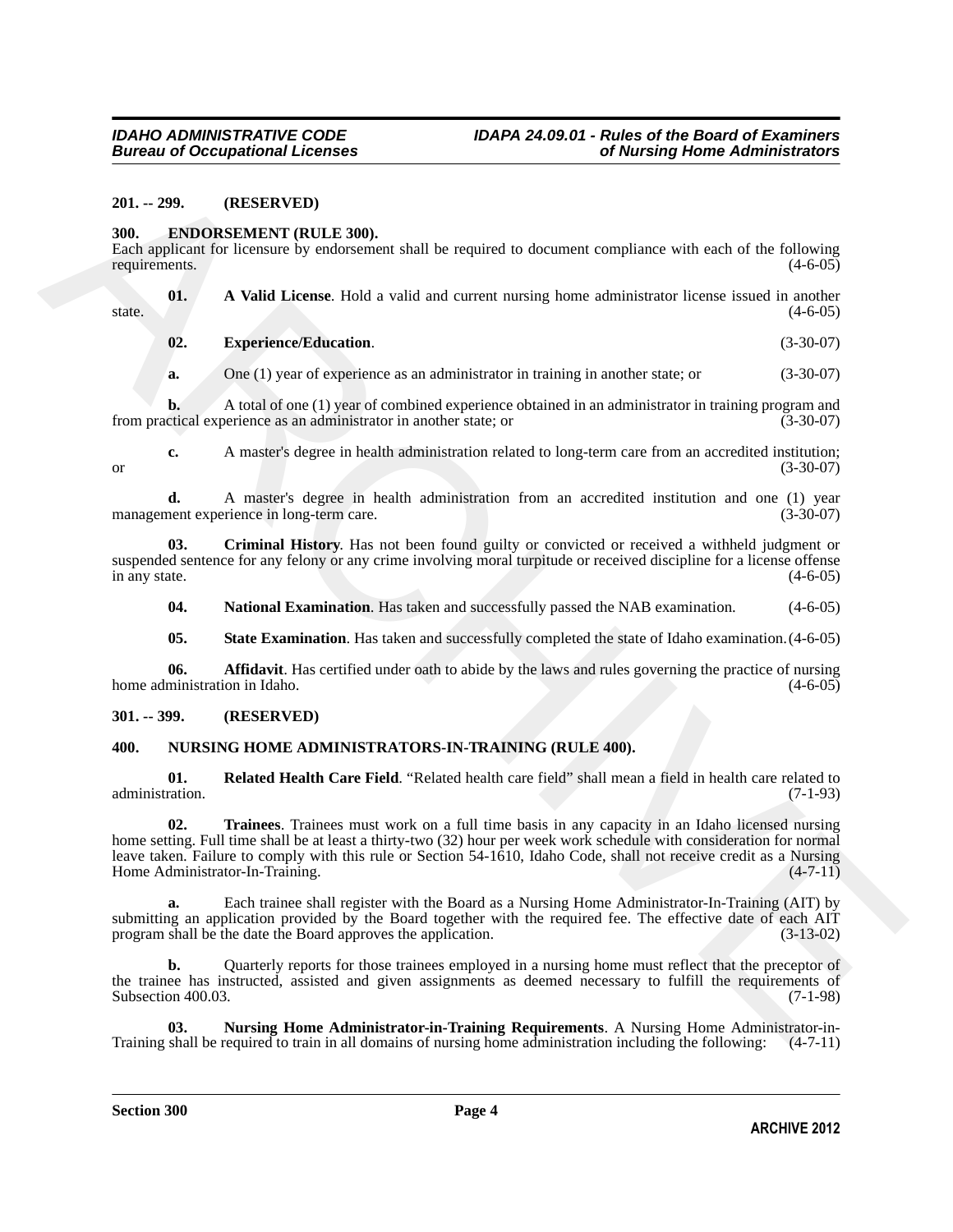### **Bureau of Occupational Licenses**

## *IDAHO ADMINISTRATIVE CODE IDAPA 24.09.01 - Rules of the Board of Examiners*

| a.                                   |     | Resident Care Management.                                                                                                                                                                                                                                                                                                                                                                                                                                                                                                                                                                                                                                                                                | $(7-1-98)$  |
|--------------------------------------|-----|----------------------------------------------------------------------------------------------------------------------------------------------------------------------------------------------------------------------------------------------------------------------------------------------------------------------------------------------------------------------------------------------------------------------------------------------------------------------------------------------------------------------------------------------------------------------------------------------------------------------------------------------------------------------------------------------------------|-------------|
| b.                                   |     | Personnel Management.                                                                                                                                                                                                                                                                                                                                                                                                                                                                                                                                                                                                                                                                                    | $(7-1-93)$  |
| c.                                   |     | Financial Management.                                                                                                                                                                                                                                                                                                                                                                                                                                                                                                                                                                                                                                                                                    | $(7-1-93)$  |
| d.                                   |     | Environmental Management.                                                                                                                                                                                                                                                                                                                                                                                                                                                                                                                                                                                                                                                                                | $(7-1-98)$  |
| е.                                   |     | Meeting Regulations and Governing Entities Directives.                                                                                                                                                                                                                                                                                                                                                                                                                                                                                                                                                                                                                                                   | $(7-1-98)$  |
| f.                                   |     | Organizational Management.                                                                                                                                                                                                                                                                                                                                                                                                                                                                                                                                                                                                                                                                               | $(7-1-98)$  |
|                                      |     | Completion of a specialized course of study in nursing home long-term health care administration<br>approved by NAB or otherwise approved by the Board.                                                                                                                                                                                                                                                                                                                                                                                                                                                                                                                                                  | $(4-6-05)$  |
|                                      | 04. | <b>Facility Administrator</b> . The trainee must spend no less than thirty-two (32) hours a month with<br>the preceptor in a training and/or observational situation in the six (6) domains of nursing home administration as<br>outlined in Subsection 400.03. Time spent with the preceptor must be in addition to the full time work that the trainee<br>must perform under Subsection 400.02, unless the Administrator-in-Training role is designated as a full time training<br>position. Collectively, over the twelve (12) month period, quarterly reports must reflect particular emphasis on all six<br>$(6)$ domains of nursing home administration during the time spent in the nursing home. | $(4-7-11)$  |
|                                      | 05. | <b>Preceptor Certification.</b>                                                                                                                                                                                                                                                                                                                                                                                                                                                                                                                                                                                                                                                                          | $(7-1-93)$  |
| a.                                   |     | A nursing home administrator who serves as a preceptor for a nursing home administrator-in-<br>training must be certified by the Board of Examiners of Nursing Home Administrators. The Board will certify the<br>Idaho licensed nursing home administrator to be a preceptor who:                                                                                                                                                                                                                                                                                                                                                                                                                       | $(7-1-98)$  |
| i.                                   |     | Is currently practicing as a nursing home administrator and who has practiced a minimum of two<br>(2) consecutive years as a nursing home administrator; and                                                                                                                                                                                                                                                                                                                                                                                                                                                                                                                                             | $(7-1-98)$  |
| $\overline{\mathbf{11}}$ .<br>Board. |     | Who successfully completes a six (6) clock hour preceptor orientation course approved by the                                                                                                                                                                                                                                                                                                                                                                                                                                                                                                                                                                                                             | $(7-1-93)$  |
| b.                                   |     | The orientation course will cover the philosophy, requirements and practical application of the<br>nursing home administrator-in-training program and a review of the six $(6)$ phases of nursing home administration as<br>outlined in Subsection 400.03.                                                                                                                                                                                                                                                                                                                                                                                                                                               | $(7-1-93)$  |
| c.                                   |     | The preceptor must be re-certified by the Board every ten $(10)$ years.                                                                                                                                                                                                                                                                                                                                                                                                                                                                                                                                                                                                                                  | $(4-7-11)$  |
| $401. -449.$                         |     | (RESERVED)                                                                                                                                                                                                                                                                                                                                                                                                                                                                                                                                                                                                                                                                                               |             |
| 450.                                 |     | ADMINISTRATOR DESIGNEE QUALIFICATION (RULE 450).<br>In order to practice as an administrator designee, an individual shall register with the Board as an Administrator<br>Designee by submitting an application and providing documentation of each the following requirements. (3-13-02)                                                                                                                                                                                                                                                                                                                                                                                                                |             |
|                                      | 01. | <b>Good Moral Character.</b>                                                                                                                                                                                                                                                                                                                                                                                                                                                                                                                                                                                                                                                                             | $(3-13-02)$ |
| a.                                   |     | Submit references of good moral character from not less than three (3) persons other than relatives.                                                                                                                                                                                                                                                                                                                                                                                                                                                                                                                                                                                                     | $(3-13-02)$ |
| b.<br>turpitude.                     |     | Certify they have not been found guilty or convicted of a felony or a misdemeanor involving moral                                                                                                                                                                                                                                                                                                                                                                                                                                                                                                                                                                                                        | $(3-13-02)$ |
|                                      | 02. | Age. Provide proof of being at least twenty-one (21) years of age.                                                                                                                                                                                                                                                                                                                                                                                                                                                                                                                                                                                                                                       | $(3-13-02)$ |

### <span id="page-4-7"></span><span id="page-4-6"></span>**05. Preceptor Certification**. (7-1-93)

### <span id="page-4-0"></span>**401. -- 449. (RESERVED)**

### <span id="page-4-2"></span><span id="page-4-1"></span>**450. ADMINISTRATOR DESIGNEE QUALIFICATION (RULE 450).**

<span id="page-4-5"></span>

|            | 01. | <b>Good Moral Character.</b>                                                                         | $(3-13-02)$ |
|------------|-----|------------------------------------------------------------------------------------------------------|-------------|
|            | а.  | Submit references of good moral character from not less than three (3) persons other than relatives. | $(3-13-02)$ |
| turpitude. | b.  | Certify they have not been found guilty or convicted of a felony or a misdemeanor involving moral    | $(3-13-02)$ |
|            | 02. | Age. Provide proof of being at least twenty-one (21) years of age.                                   | $(3-13-02)$ |

<span id="page-4-4"></span><span id="page-4-3"></span>**03. Education**. Provide proof of either: (3-13-02)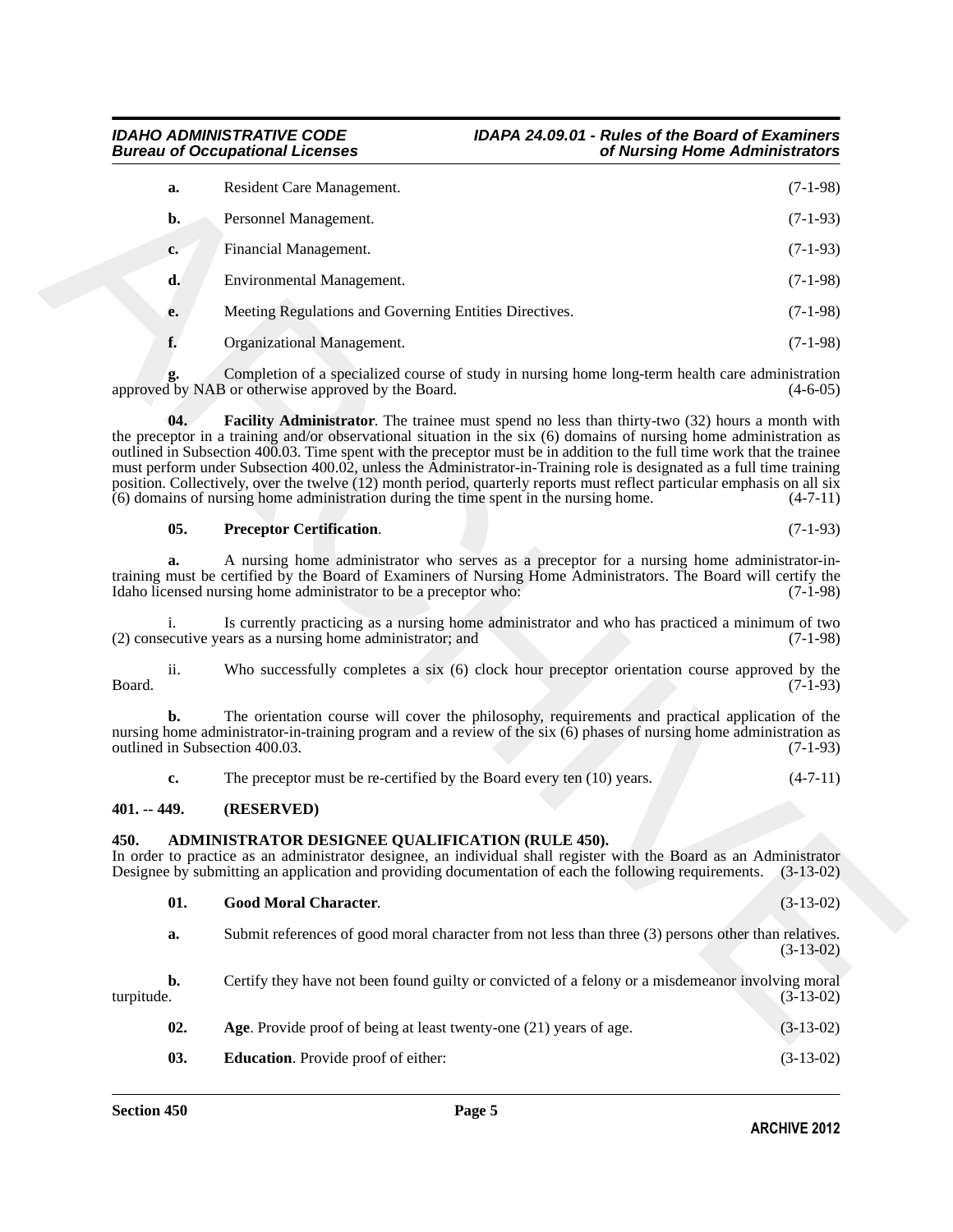### <span id="page-5-8"></span><span id="page-5-7"></span><span id="page-5-0"></span>**451. -- 499. (RESERVED)**

### <span id="page-5-16"></span><span id="page-5-14"></span><span id="page-5-1"></span>**500. PERMITS (RULE 500).**

### <span id="page-5-15"></span><span id="page-5-9"></span><span id="page-5-2"></span>**501. -- 599. (RESERVED)**

<span id="page-5-12"></span><span id="page-5-3"></span>

| 01. | <b>Original License and Annual Renewal Fee.</b>                 | $(3-13-02)$ |
|-----|-----------------------------------------------------------------|-------------|
| а.  | Original license fee -- one hundred fifty dollars (\$150).      | $(3-13-02)$ |
|     | Annual renewal fee -- one hundred seventy-five dollars (\$175). | $(3-13-02)$ |

### <span id="page-5-10"></span>**02. Application Fees**. (3-10-00)

|               | a.    | A bachelors degree from an approved college or university, or                                                                                                                                                                                      | $(3-13-02)$ |
|---------------|-------|----------------------------------------------------------------------------------------------------------------------------------------------------------------------------------------------------------------------------------------------------|-------------|
|               | b.    | Two (2) years of satisfactory practical experience in nursing home administration or a related<br>health administration area for each year of the required education as set forth in Section 54-1605(3), Idaho Code;                               | $(3-13-02)$ |
|               | 04.   | <b>Experience</b> . Provide proof of having one (1) year of management experience in a skilled nursing<br>facility. Experience documented in Subsection 450.03.b. may also be used to meet this requirement.                                       | $(3-13-02)$ |
|               | 05.   | Authorization. Submit an agreement signed by an Idaho Licensed Nursing Home Administrator<br>who will act as a consultant to assist the designee in administrating the facility.                                                                   | $(3-13-02)$ |
| 451. -- 499.  |       | (RESERVED)                                                                                                                                                                                                                                         |             |
| 500.          |       | PERMITS (RULE 500).                                                                                                                                                                                                                                |             |
|               | 01.   | <b>Requirements for Issuance</b> . A temporary permit may be issued for one (1) year upon application<br>and payment of fees. No more than one (1) temporary permit may be granted to any applicant for any reason.                                | $(7-1-98)$  |
|               | 02.   | Issuance of a Temporary Permit Does Not Obligate the Board. Issuance of a temporary permit<br>does not obligate the board to subsequently issue a license. Issuance of a subsequent license depends upon a<br>successful application to the Board. | $(7-1-98)$  |
| $501. - 599.$ |       | (RESERVED)                                                                                                                                                                                                                                         |             |
| 600.          |       | FEES (RULE 600).                                                                                                                                                                                                                                   |             |
|               | 01.   | <b>Original License and Annual Renewal Fee.</b>                                                                                                                                                                                                    | $(3-13-02)$ |
|               | a.    | Original license fee -- one hundred fifty dollars (\$150).                                                                                                                                                                                         | $(3-13-02)$ |
|               | b.    | Annual renewal fee -- one hundred seventy-five dollars (\$175).                                                                                                                                                                                    | $(3-13-02)$ |
|               | 02.   | <b>Application Fees.</b>                                                                                                                                                                                                                           | $(3-10-00)$ |
|               | a.    | Original application fee -- one hundred dollars (\$100).                                                                                                                                                                                           | $(3-13-02)$ |
|               | b.    | Endorsement application fee -- one hundred dollars (\$100).                                                                                                                                                                                        | $(3-13-02)$ |
|               | 03.   | <b>Temporary Fee.</b>                                                                                                                                                                                                                              | $(3-13-02)$ |
|               | a.    | Temporary permit fee -- one hundred dollars (\$100).                                                                                                                                                                                               | $(3-13-02)$ |
|               | $b$ . | Administrator-In-Training registration fee -- one hundred dollars (\$100).                                                                                                                                                                         | $(3-13-02)$ |
|               | 04.   | License Reinstatement Fee. License reinstatement fee -- one hundred dollars (\$100).                                                                                                                                                               | $(3-13-02)$ |
|               |       | REISSUANCE OF A REVOKED LICENSE OR REGISTRATION.<br>Application for the re-issuance of a license shall be made on the same form as an applicant for an original license and                                                                        |             |
| 601.          |       | submit to a special examination at the discretion of the Board.                                                                                                                                                                                    | $(7-1-98)$  |

- <span id="page-5-13"></span><span id="page-5-11"></span>**b.** Administrator-In-Training registration fee -- one hundred dollars (\$100). (3-13-02)
- <span id="page-5-17"></span>**04. License Reinstatement Fee**. License reinstatement fee -- one hundred dollars (\$100). (3-13-02)

### <span id="page-5-4"></span>**601. REISSUANCE OF A REVOKED LICENSE OR REGISTRATION.**

### <span id="page-5-5"></span>**602. -- 699. (RESERVED)**

<span id="page-5-6"></span>**700. RULEMAKING HISTORY PRIOR TO JULY, 1993 (RULE 700).** Adoption date December 7, 1978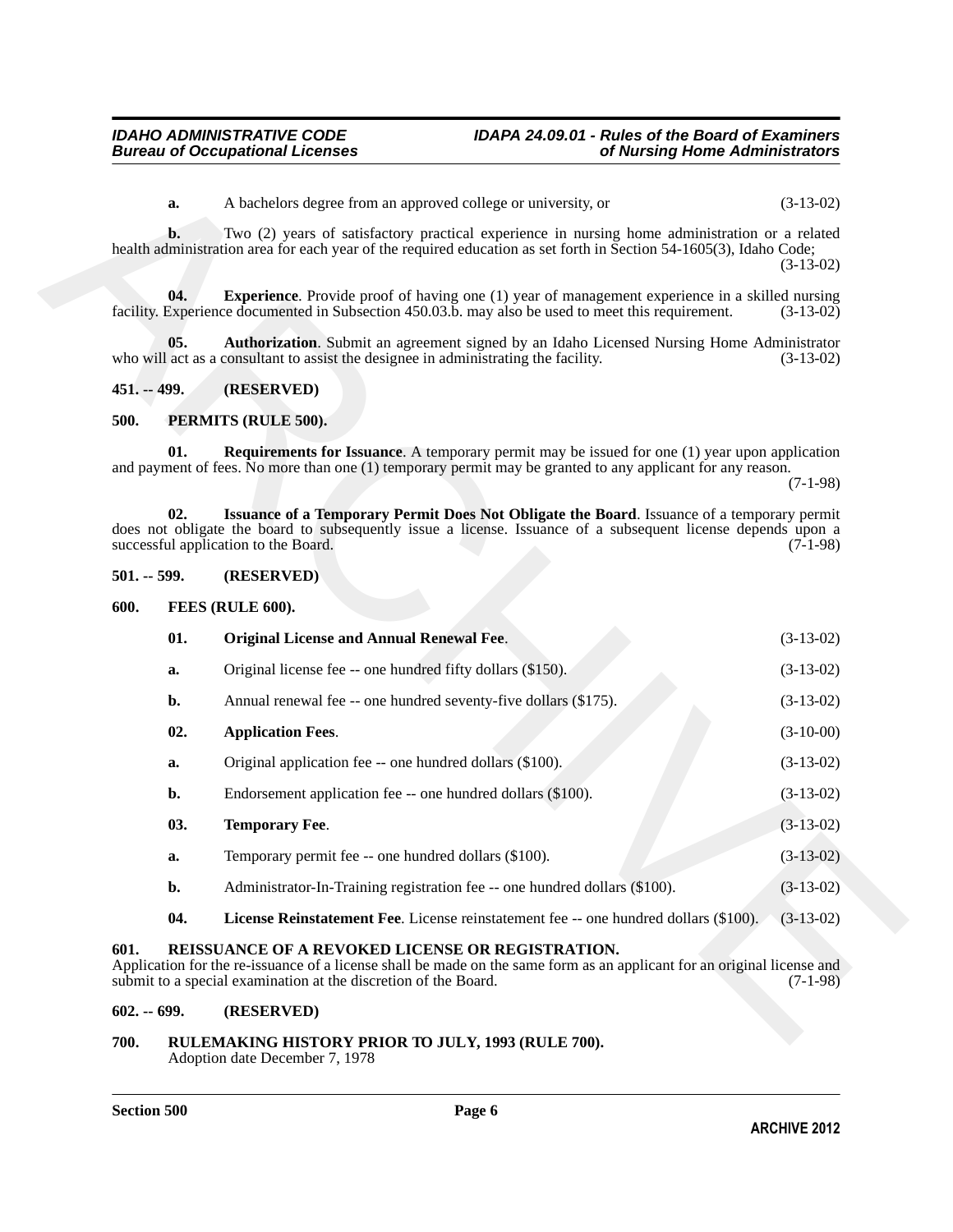$\begin{picture}(100,100) \put(0,0){\line(1,0){100}} \put(10,0){\line(1,0){100}} \put(10,0){\line(1,0){100}} \put(10,0){\line(1,0){100}} \put(10,0){\line(1,0){100}} \put(10,0){\line(1,0){100}} \put(10,0){\line(1,0){100}} \put(10,0){\line(1,0){100}} \put(10,0){\line(1,0){100}} \put(10,0){\line(1,0){100}} \put(10,0){\line(1,0){100$ Effective date January 1, 1979 Adoption date December 24, 1985 Effective date January 13, 1986 Effective date January 18, 1990 Adoption date March 26, 1993 Effective date April 15, 1993 (7-1-93)

### <span id="page-6-0"></span>**701. -- 999. (RESERVED)**